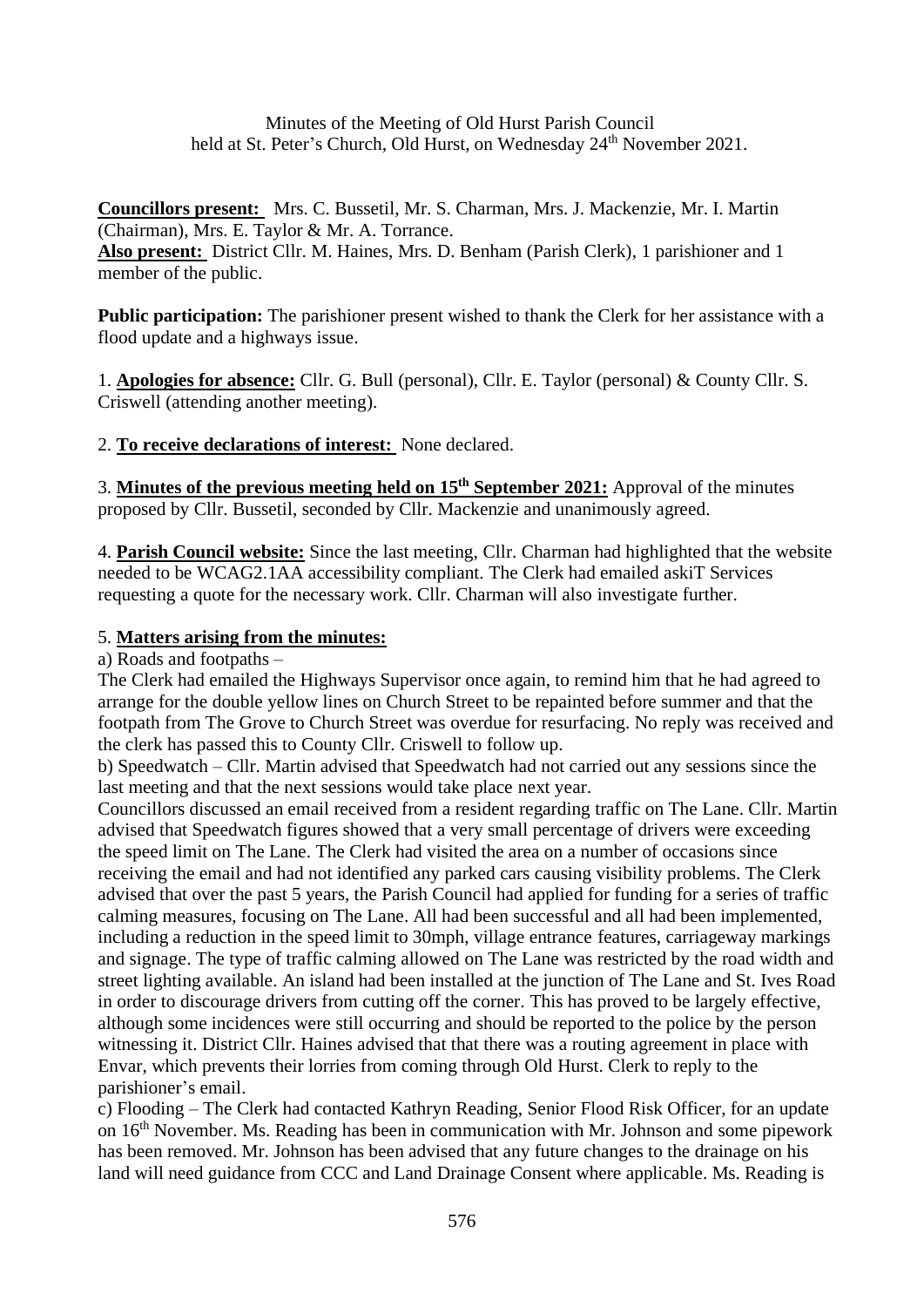currently waiting for two quotes regarding work that is required to clear and reinstate the ditch around Lancaster Close. Once received, further discussions will be had with the four residents who have riparian ownership. Highways have carried out an inspection of the surface water drainage system around Lancaster Close, Blenheim Close and Warboys Road. This has identified an area of damaged pipe and Ms. Reading will be writing to the resident to inform and ask them to arrange repairs.

Cllr. Charman advised that the Section 19 report for Old Hurst has been delayed but should be available January 2022.

d) Parish Council newsletter – Cllr. Torrance had circulated a second draft of the newsletter and agreed to work with the Clerk towards a final draft.

### 6. **Finance.**

a) Payment of outstanding debts.

Cllr. Mackenzie proposed approval of payments (1) to (10) and approval of payments (11 to 14). Seconded by Cllr. Charman and unanimously agreed.

(1) Cq. No. 000717 - £550.00, T.C. Howard, remove concrete pad, install new and fit bench.

(2) Cq. No. 000718 - £20.95, askiT Services, renewal of anti-virus for Parish Council laptop.

- (3) Cq. No. 000719 £60.00, S.R. Howell, payroll services 1/4/21-30/9/21
- (4) Cq. No. 000720 £150.00. Mr. A. Abbs, grass verge cut.
- (5) Cq. No. 000721 Mrs. D. Benham, wages & expenses of Parish Clerk for September.
- (6) Cq. No. 000722 £1.00, HMRC, PAYE for September.
- (7) Cq. No. 000723 £40.00, ICO, Data Protection fee.
- (8) Cq. No. 000724 £83.38, Mrs. V. Edwards, reimbursement for materials to repair flower boxes.
- (9) Cq. No. 000725 £205.99, Mrs. D. Benham, wages & expenses of Parish Clerk for October.
- (10) Cq. No. 000726 £0.80, HMRC, PAYE for October.
- (11) Cq. No. 000727 £75.00, CAPALC, Councillor training course for Cllr. Charman.
- (12) Cq. No. 000728 £27.54, K & M Lighting Services Ltd, quarterly maintenance charge for Parish Council owned streetlights.
- (13) Cq. No. 000729 £200.95, Mrs. D. Benham, wages & expenses of Parish Clerk for November.
- (14) Cq. No. 000730 £0.80, HMRC, PAYE for November.

b) Current position.

A copy of the receipts and payments had been sent to all councillors on  $13<sup>th</sup>$  November 2021.

c) Budget & Precept for 2022/3

The Clerk had sent a copy of a draft budget and precept to all councillors for consideration on 13<sup>th</sup> November.

Cllr. Charman proposed that a budget of £6850 be set, with a Precept of £5350. Seconded by Cllr. Mackenzie and unanimously agreed. The difference of £1500 is the Parish Council's contribution to the Jointly Funded Minor Improvement scheme, if the current bid is successful. Councillors agreed that this should be taken from the reserves.

### 7. **Correspondence.**

Forwarded to councillors:

a) Anglian Water upcoming works by the A141.

- b) The Library Presents, autumn season.
- c) CAPALC AGM 28<sup>th</sup> September 2021.
- d) Community flooding letter from HDC.
- e) Combined Authority update issue 6 & 7.
- f) Highways Events Diary October and November.